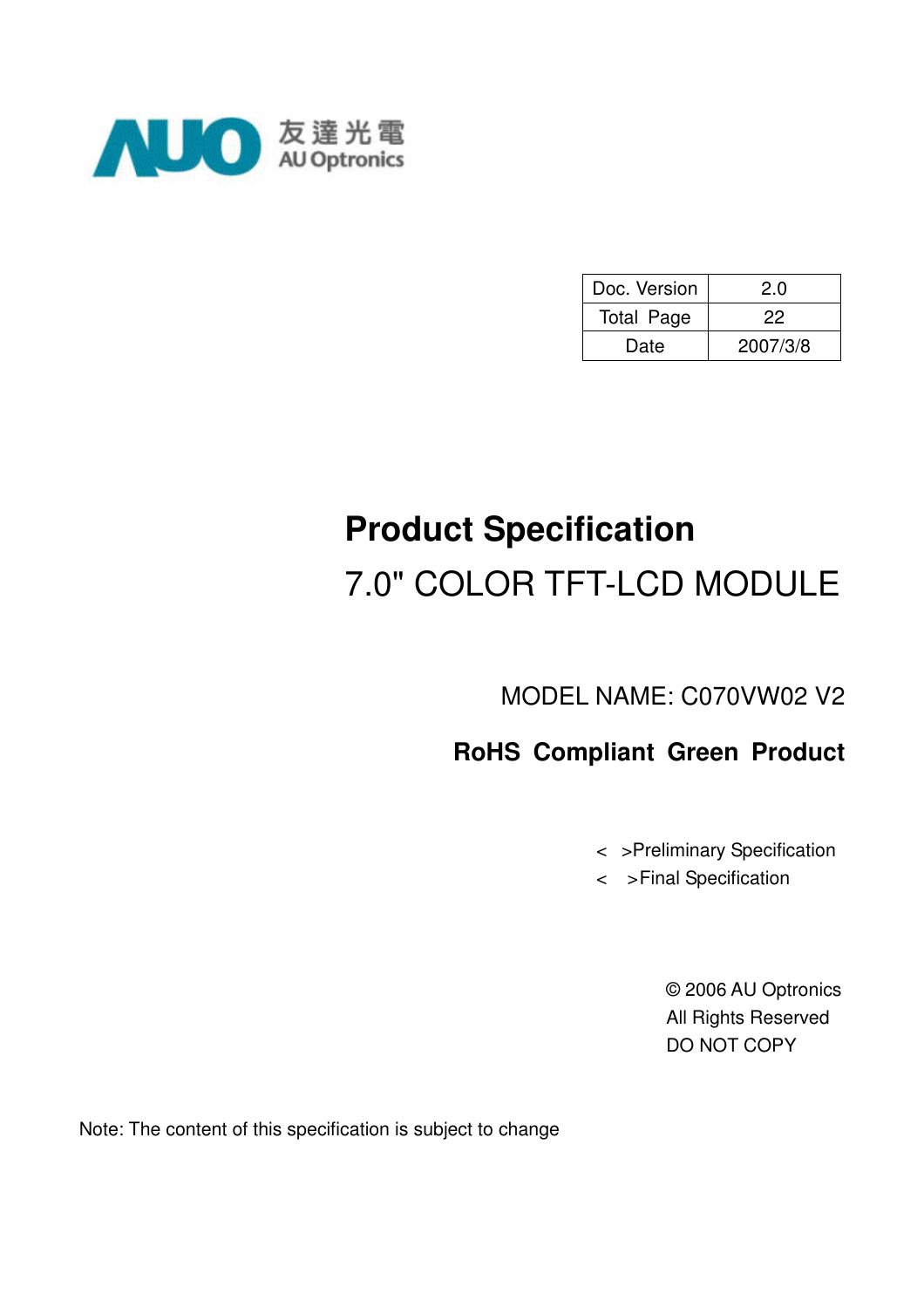

| Version | 2.0  |
|---------|------|
| Page:   | 2/22 |

#### **Record of Revision**

|     | Version Revise Date Page |              | <b>Description</b>                                                     |
|-----|--------------------------|--------------|------------------------------------------------------------------------|
| 0.0 | 12 May, 2006             | $-$          | Draft specification                                                    |
| 0.1 | 15 May, 2006             | 18           | Updated outline drawing - front view                                   |
|     |                          | 19           | Updated outline drawing - rear view                                    |
| 0.2 | 18 May, 2006             | $\mathbf{1}$ | Added "RoHS Compliance"                                                |
| 0.3 | 25 May, 2006             | 17           | Revised the vibration test conditions                                  |
| 0.4 | 13 Jul, 2006             | 18           | Revised the connector part number in the front view outline<br>drawing |
| 1.0 | 26.Sep 2006              | 15           | Defined white chromaticity                                             |
| 1.1 | 13 Oct, 2006             | 6            | Modified connector type                                                |
| 1.2 | 27 Oct, 2006             | 5            | Corrected module thickness                                             |
| 2.0 | 8 Mar, 2007              | 19           | Updated mechanical drawing (alignment)                                 |
|     |                          |              |                                                                        |
|     |                          |              |                                                                        |
|     |                          |              |                                                                        |
|     |                          |              |                                                                        |
|     |                          |              |                                                                        |
|     |                          |              |                                                                        |
|     |                          |              |                                                                        |
|     |                          |              |                                                                        |
|     |                          |              |                                                                        |
|     |                          |              |                                                                        |
|     |                          |              |                                                                        |
|     |                          |              |                                                                        |
|     |                          |              |                                                                        |
|     |                          |              |                                                                        |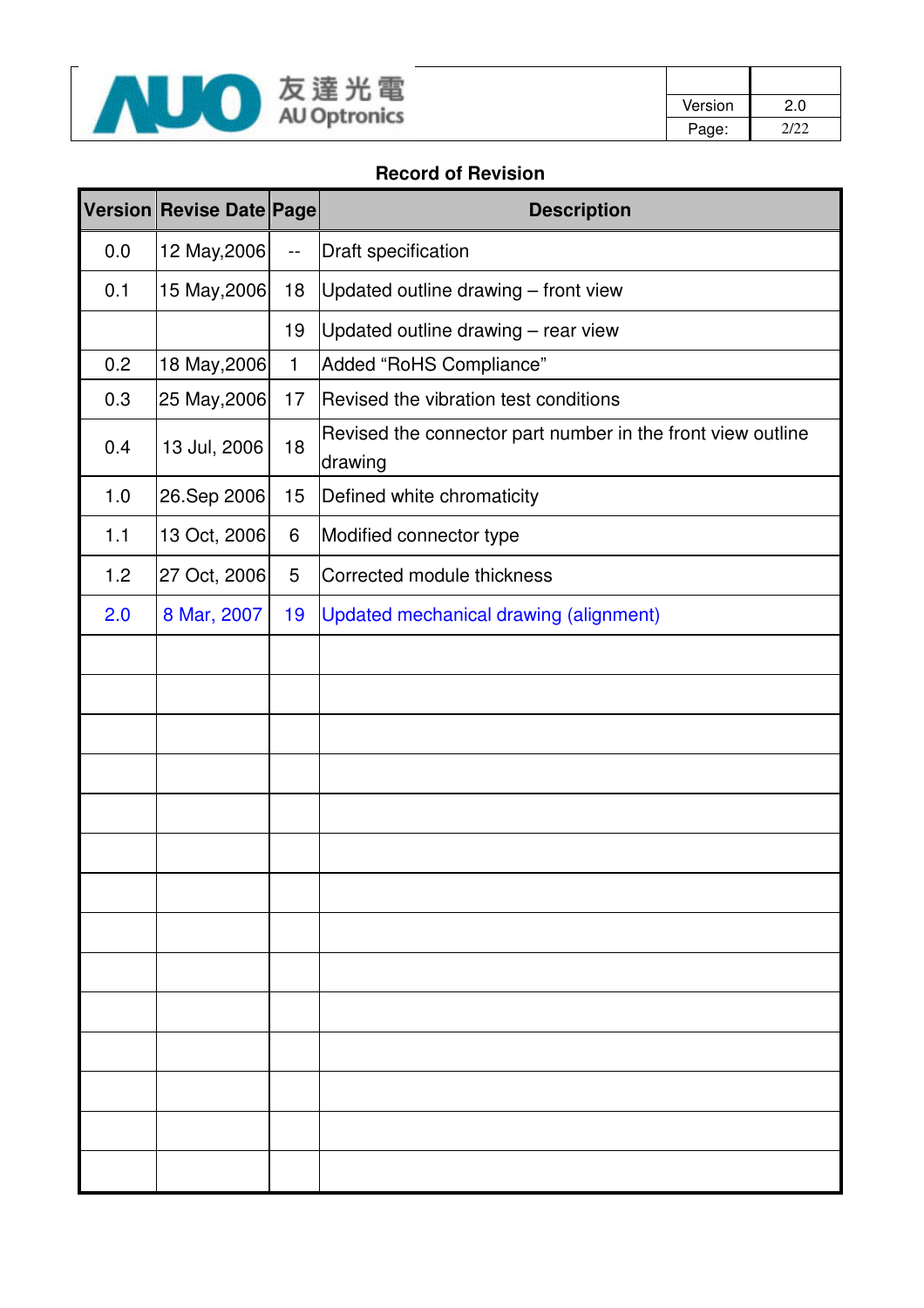

| Version | 2.0  |
|---------|------|
| Page:   | 3/22 |

# Contents

| 1. |     |  |  |  |  |  |  |
|----|-----|--|--|--|--|--|--|
| 2. |     |  |  |  |  |  |  |
|    | 2.1 |  |  |  |  |  |  |
|    | 2.2 |  |  |  |  |  |  |
| 3. |     |  |  |  |  |  |  |
|    | 3.1 |  |  |  |  |  |  |
|    | 3.2 |  |  |  |  |  |  |
|    | 3.3 |  |  |  |  |  |  |
|    | 3.4 |  |  |  |  |  |  |
|    | 3.5 |  |  |  |  |  |  |
| 4. |     |  |  |  |  |  |  |
|    | 4.1 |  |  |  |  |  |  |
|    | 4.2 |  |  |  |  |  |  |
|    | 4.3 |  |  |  |  |  |  |
|    | 4.4 |  |  |  |  |  |  |
|    | 4.5 |  |  |  |  |  |  |
| 5. |     |  |  |  |  |  |  |
| 6. |     |  |  |  |  |  |  |
| 7. |     |  |  |  |  |  |  |
| 8. |     |  |  |  |  |  |  |
| 9. |     |  |  |  |  |  |  |
|    | 9.1 |  |  |  |  |  |  |
|    | 9.2 |  |  |  |  |  |  |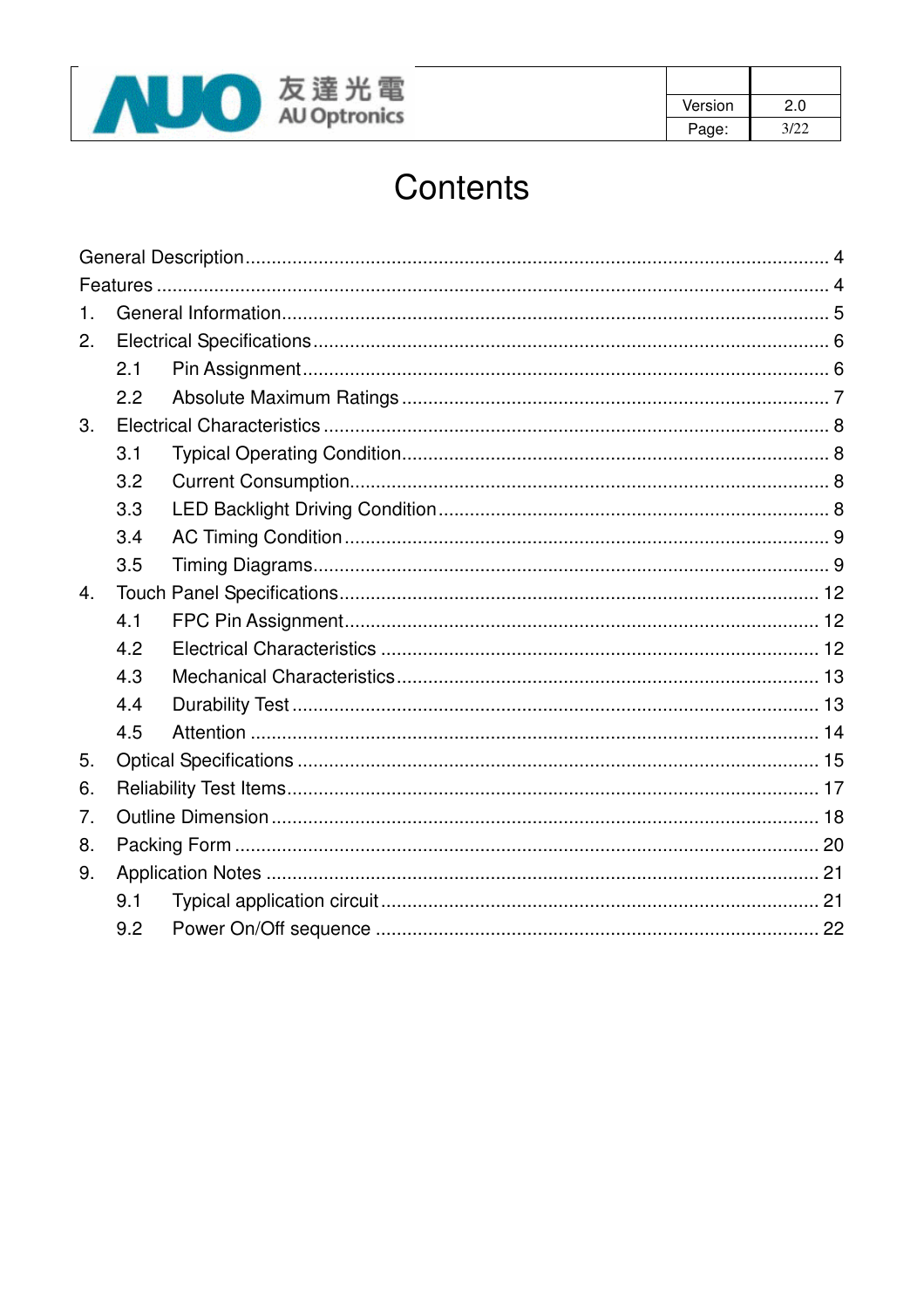

| Version | 2.0  |
|---------|------|
| Page:   | 4122 |

## **General Description**

The AUO Color amorphous silicon Thin Film Transistor LCD module is an active matrix Liquid Crystal Display produced by making the most of AUO's expertise in Flat Panel Display technologies having a 16:9 aspect ratio whose main application is Navigation of automotive field.

## **Features**

- 15:9 aspect ratio suitable in wide-screen systems
- Higher resolution image composed of 384,000 pixel elements
- Wide viewing angle technology
- High contrast by Super Wide View technology
- Robust module design by using COG mounting technology
- Wide range of options input format by PCB design
- **•** TN-normally white mode
- High power LED's backlight with Mercury-free solution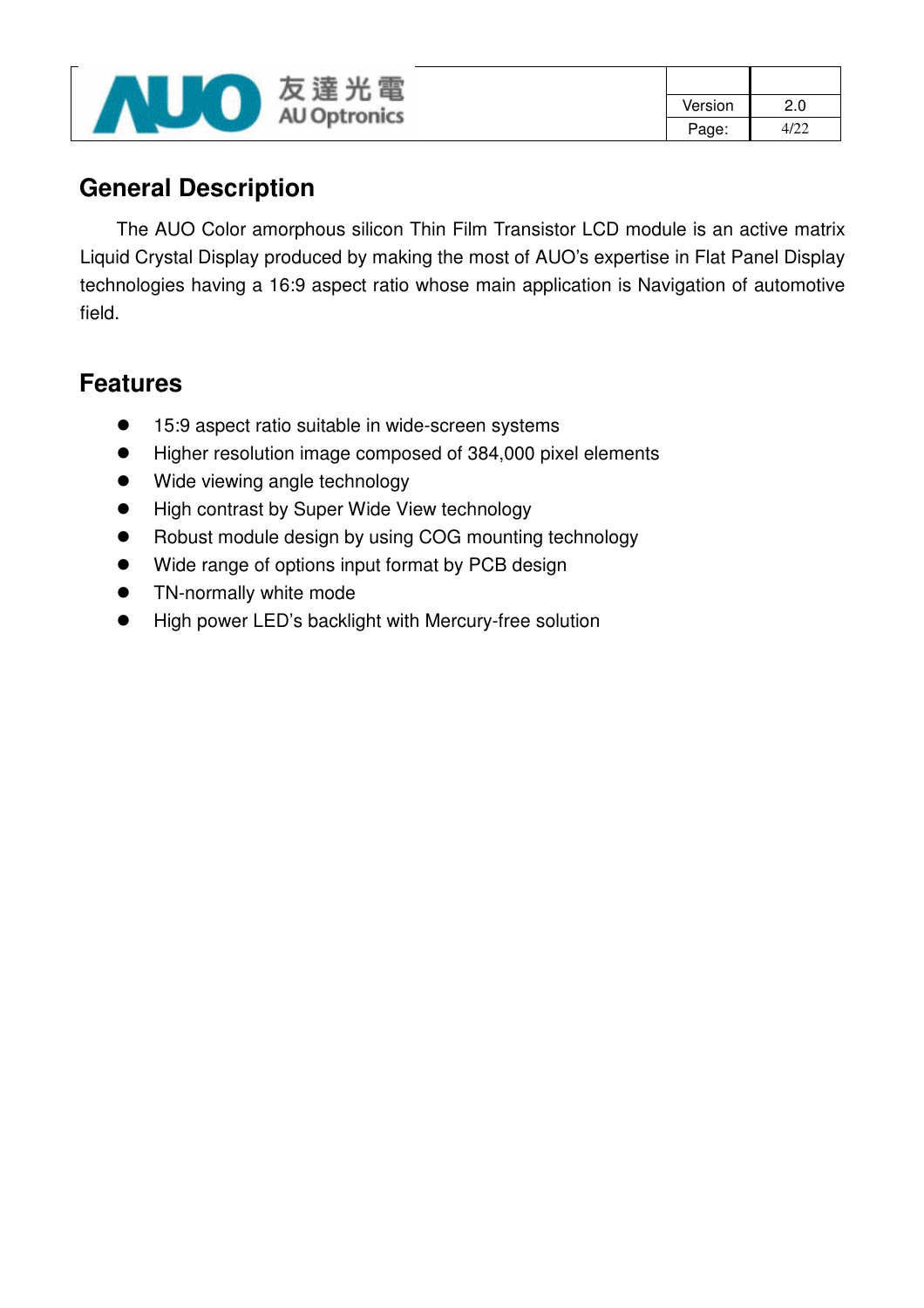

| Version | 2.0  |
|---------|------|
| Page:   | 5/22 |

# **1. General Information**

| NO.            | <b>Item</b>                | <b>Unit</b> | <b>Specification</b>                           | <b>Remark</b>     |
|----------------|----------------------------|-------------|------------------------------------------------|-------------------|
|                | <b>Display Resolution</b>  | dot         | 800RGB(H)×480(V)                               |                   |
| 2              | <b>Active Area</b>         | mm          | 152.40(H)×91.44(V)                             |                   |
| 3              | <b>Screen Size</b>         | inch        | 7.0(Diagonal)                                  |                   |
| 4              | <b>Pixel Pitch</b>         | mm          | 0.0635xRGB(H)x0.1905(V)                        |                   |
| 5              | <b>Color Configuration</b> |             | R. G. B. Stripe                                | Note 1            |
| 6              | <b>Color Depth</b>         |             | 262K Colors                                    | Note 2            |
| $\overline{7}$ | <b>Overall Dimension</b>   | mm          | $165.0(H) \times 104.0(V) \times 7.1/10.75(T)$ | Note <sub>3</sub> |
| 8              | Weight                     | g           | <b>TBD</b>                                     |                   |
| 9              | Panel surface treatment    |             | $AG(5% \text{ haze})$                          |                   |
| 10             | <b>Display Mode</b>        |             | Normally White                                 |                   |
| 11             | <b>Backlight Unit</b>      |             | <b>High Power LEDs</b>                         |                   |

Note 1: Below figure shows the dot stripe arrangement.



Note 2: The 262K color display depends on 6-bit data signal input.

Note 3: The thickness does not include the backlight cable and screw height. Please refer to section 7. "Outline Dimension-Front View".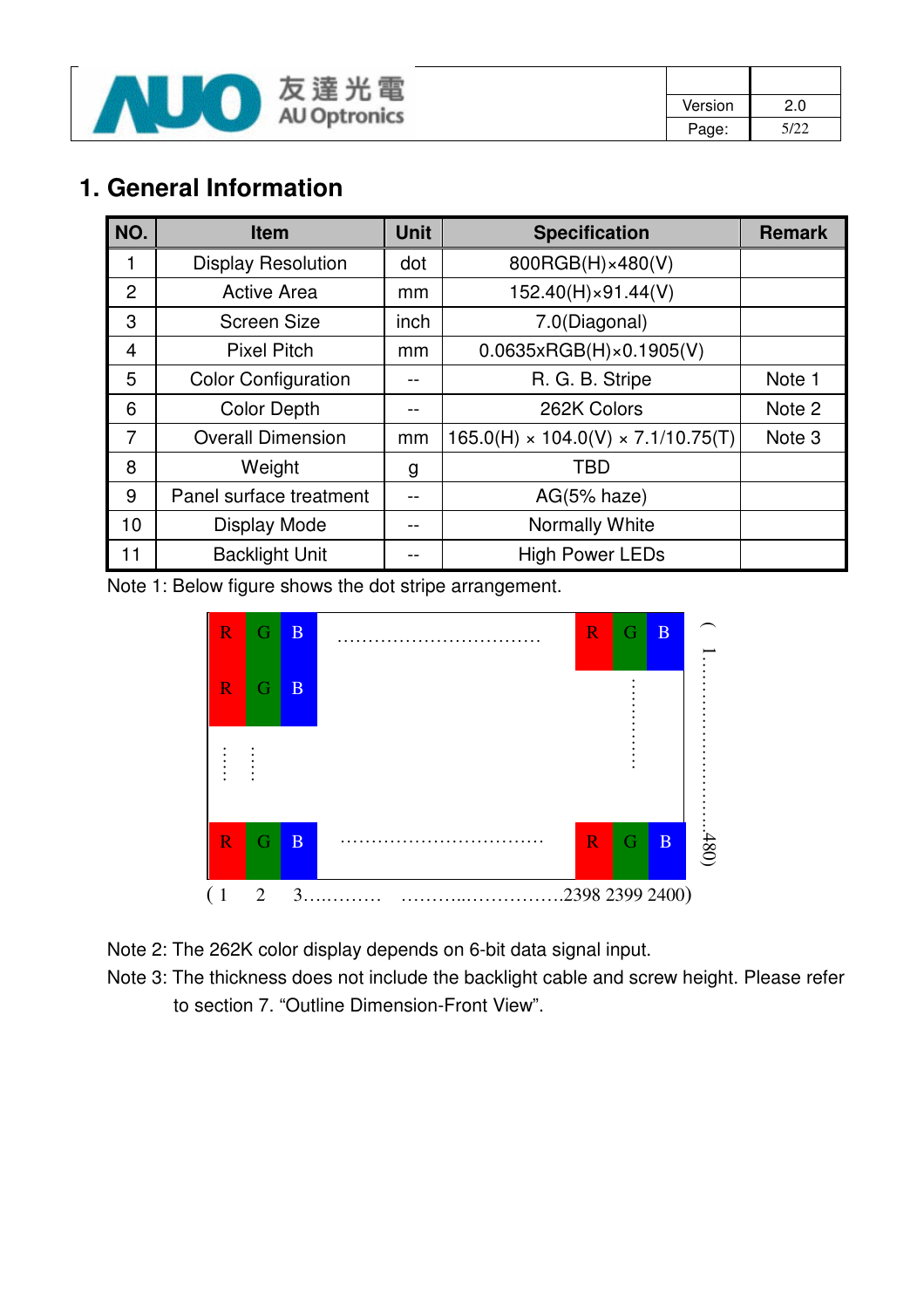

| Version | 2.0  |
|---------|------|
| Page:   | 6/22 |

# **2. Electrical Specifications**

# **2.1 Pin Assignment**

| Pin No         | <b>Symbol</b>  | I/O          | <b>Function</b>                              | <b>Remark</b> |
|----------------|----------------|--------------|----------------------------------------------|---------------|
| 1              | <b>GND</b>     | P            | Ground for gate drive                        |               |
| $\overline{2}$ | <b>VCC</b>     | P            | Digital voltage for gate driver              |               |
| 3              | <b>VGL</b>     | P            | <b>TFT low voltage</b>                       |               |
| 4              | <b>VGH</b>     | P            | TFT high voltage                             |               |
| 5              | <b>STVL</b>    | I/O          | Start pulse signal input/output (Vertical)   |               |
| 6              | <b>STVR</b>    | I/O          | Start pulse signal input/output (Vertical)   |               |
| $\overline{7}$ | <b>CKV</b>     | $\mathsf{I}$ | CLK (Vertical)                               |               |
| 8              | U/D            |              | Up or Down display control                   |               |
| 9              | <b>OEV</b>     |              | Output enable                                |               |
| 10             | <b>VCOM</b>    |              | <b>VCOM</b> voltage                          |               |
| 11             | DIO1           | I/O          | Start pulse signal input/output (Horizontal) |               |
| 12             | <b>AVDD</b>    | P            | Analog voltage for source driver             |               |
| 13             | <b>AVSS</b>    | P            | Analog ground for source driver              |               |
| 14             | <b>GND</b>     | P            | Digital ground for source driver             |               |
| 15             | <b>VCC</b>     | P            |                                              |               |
|                | (DVDD)         |              | Digital voltage for source driver            |               |
| 16             | <b>EDGSL</b>   | L            | Select raising edge or raising/falling edge  |               |
| 17             | <b>CLK</b>     |              | Sample CLK                                   |               |
| 18             | SHL(R/L)       |              | Right or Left display control                |               |
| 19             | R <sub>0</sub> | I            | Red data                                     |               |
| 20             | R1             |              | Red data                                     |               |
| 21             | R <sub>2</sub> |              | Red data                                     |               |
| 22             | R3             |              | Red data                                     |               |
| 23             | R <sub>4</sub> |              | Red data                                     |               |
| 24             | R <sub>5</sub> |              | Red data                                     |               |
| 25             | G <sub>0</sub> |              | Green Data                                   |               |
| 26             | G <sub>1</sub> | L            | Green Data                                   |               |
| 27             | G <sub>2</sub> | L            | Green Data                                   |               |

Connector type: PF050-O50B-C20 or compatible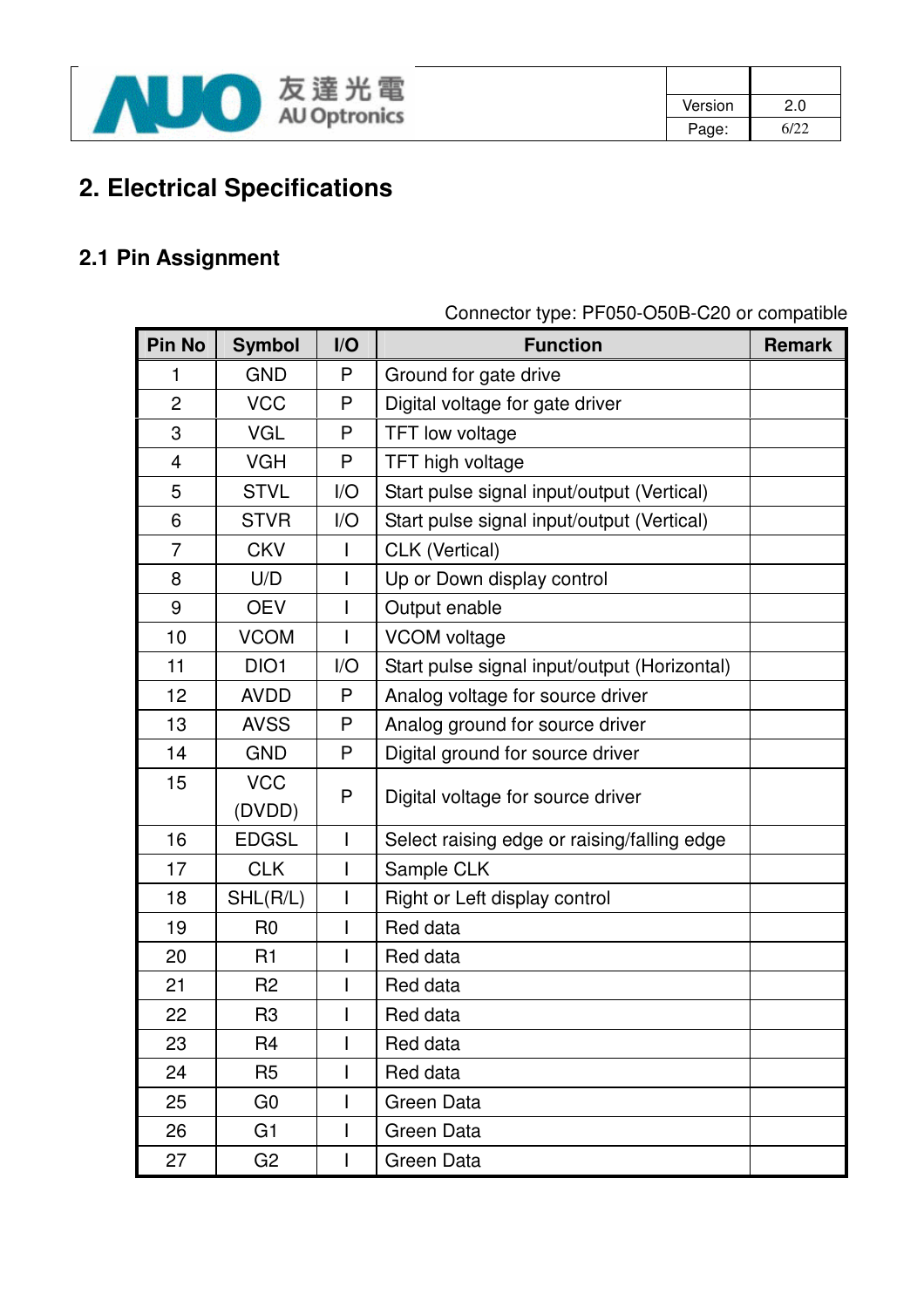

| Version | 2.0  |
|---------|------|
| Page:   | 7/22 |

| 28 | G <sub>3</sub>   |     | Green Data                                   |
|----|------------------|-----|----------------------------------------------|
| 29 | G <sub>4</sub>   |     | Green Data                                   |
| 30 | G <sub>5</sub>   |     | <b>Green Data</b>                            |
| 31 | V <sub>1</sub>   |     | Reference voltage                            |
| 32 | V <sub>2</sub>   |     | Reference voltage                            |
| 33 | V <sub>3</sub>   |     | Reference voltage                            |
| 34 | V <sub>4</sub>   |     | Reference voltage                            |
| 35 | V <sub>5</sub>   |     | Reference voltage                            |
| 36 | V <sub>6</sub>   |     | Reference voltage                            |
| 37 | V <sub>7</sub>   |     | Reference voltage                            |
| 38 | V <sub>8</sub>   |     | Reference voltage                            |
| 39 | V <sub>9</sub>   |     | Reference voltage                            |
| 40 | V10              |     | Reference voltage                            |
| 41 | <b>B0</b>        |     | <b>Blue Data</b>                             |
| 42 | <b>B1</b>        |     | <b>Blue Data</b>                             |
| 43 | <b>B2</b>        |     | <b>Blue Data</b>                             |
| 44 | B <sub>3</sub>   |     | <b>Blue Data</b>                             |
| 45 | <b>B4</b>        |     | <b>Blue Data</b>                             |
| 46 | <b>B5</b>        |     | <b>Blue Data</b>                             |
| 47 | LD (OEH)         |     | Latch and switch data to output              |
| 48 | <b>REV</b>       |     | Control data are inverted or not             |
| 49 | <b>POL</b>       |     | Polarity selection                           |
| 50 | DIO <sub>2</sub> | I/O | Start pulse signal input/output (Horizontal) |

I: Input pin; O: Output pin; VI: Voltage Input; VO: Voltage Output; P: Power

## **2.2 Absolute Maximum Ratings**

| <b>Items</b>         | <b>Symbol</b>  | <b>Product Specification</b> | <b>Unit</b> |            |   |
|----------------------|----------------|------------------------------|-------------|------------|---|
|                      |                | Min.                         | Typ.        | Max.       |   |
|                      | <b>Vcc</b>     | $-0.3$                       |             | 5          | V |
|                      | <b>AVDD</b>    | $-0.5$                       |             | 12         | V |
| Power Voltage        | <b>VGH</b>     | $-0.3$                       |             | 18         | V |
|                      | <b>VGL</b>     | $-15$                        |             | 0.3        | V |
|                      | <b>VGH-VGL</b> |                              |             | 33         | V |
| Input Signal Voltage | Vi             | $-0.3$                       |             | $Vcc+0.3$  | V |
|                      | Vref(V1~V5)    | 0.4AVDD                      |             | $AVDD+0.3$ | V |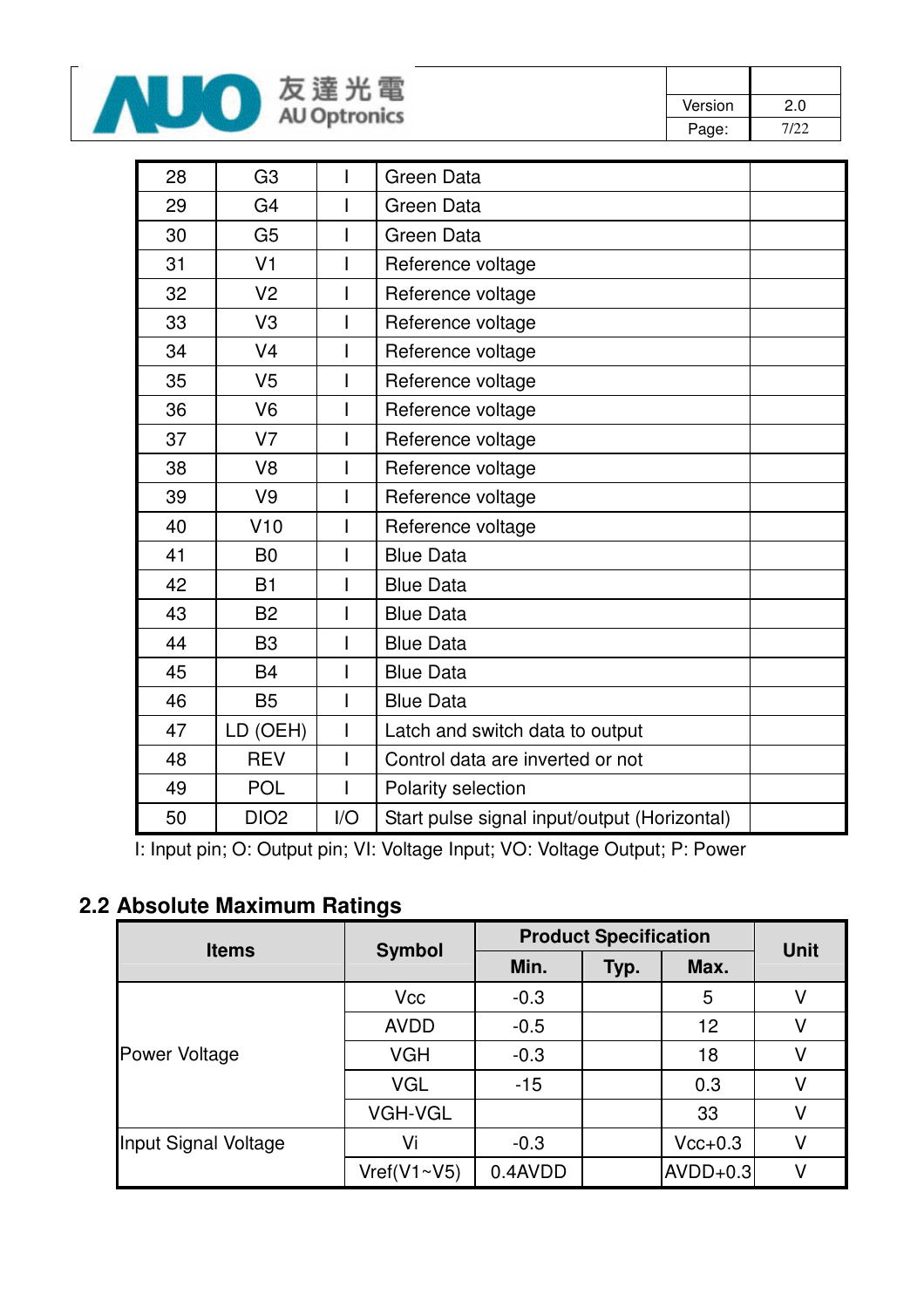

| Version | 2.0  |
|---------|------|
| Page:   | 8/22 |

|                              | Vref(V6~V10) | $-0.3$ |      | 0.6AVDD |    |
|------------------------------|--------------|--------|------|---------|----|
|                              | <b>VCOM</b>  | 4.0    |      | 4.4     |    |
| <b>Operating Temperature</b> | Topa         | $-30$  |      | 85      |    |
| Storage Temperature          | Tstg         | $-40$  |      | 85      |    |
| LED                          | Vf           | 11.2   | 13.2 | 15.2    |    |
|                              |              |        | 150  | 200     | mA |

# **3. Electrical Characteristics**

### **3.1 Typical Operating Condition**

| <b>Items</b>            | Symbol      | <b>Product Specification</b> | Unit         |            |   |
|-------------------------|-------------|------------------------------|--------------|------------|---|
|                         |             | Min.                         | Typ.         | Max.       |   |
|                         | <b>VCC</b>  | 3.0                          | 3.3          | 3.6        | v |
|                         | <b>AVDD</b> | 9.7                          | 9.8          | 9.9        | V |
| Power Voltage           | <b>VGH</b>  | 14.0                         | 15.0<br>16.0 |            | V |
|                         | <b>VCOM</b> | 4.0                          | 4.2          | 4.4        | V |
|                         | <b>VGL</b>  | $-6.5$                       | $-7$         | $-7.5$     | V |
|                         | V1~V5       | 0.4AVDD                      |              | AVDD-0.1   | V |
| Input Reference Voltage | V6~V10      | 0.1                          |              | 0.6AVDD    | V |
|                         | <b>VIH</b>  | 0.8VCC                       |              | <b>VCC</b> | V |
| Input H/L level Voltage | <b>VIL</b>  | 0                            |              | 0.2VCC     | V |

Note: All values should be measured under the condition of GND=AVss=0V

### **3.2 Current Consumption**

| Parameter      | <b>Symbol</b> | <b>Condition</b> | Min. | Typ.   | Max.   | <b>Unit</b> |
|----------------|---------------|------------------|------|--------|--------|-------------|
|                | <b>IGH</b>    | $VGH=15V$        |      | 100    | 150    | uA          |
| Current<br>For | <b>IGL</b>    | $VGL = -7V$      |      | $-100$ | $-150$ | uA          |
| <b>Driver</b>  | <b>ICC</b>    | $VCC = 3.3V$     |      | 3.5    | 5      | mA          |
|                | IDD           | $AVDD=9.8V$      |      | 20     | 30     | mA          |

### **3.3 LED Backlight Driving Condition**

| Parameter     | Symbol | Condition | Min.   | Typ.  | Max.  | Unit |
|---------------|--------|-----------|--------|-------|-------|------|
| Voltage       | Vf     |           |        | 13.2  | 15.2  |      |
| Current       |        |           |        | 150   | 200   | mA   |
| LED life time |        | Note 2    | 10,000 | $- -$ | $- -$ | Hrs  |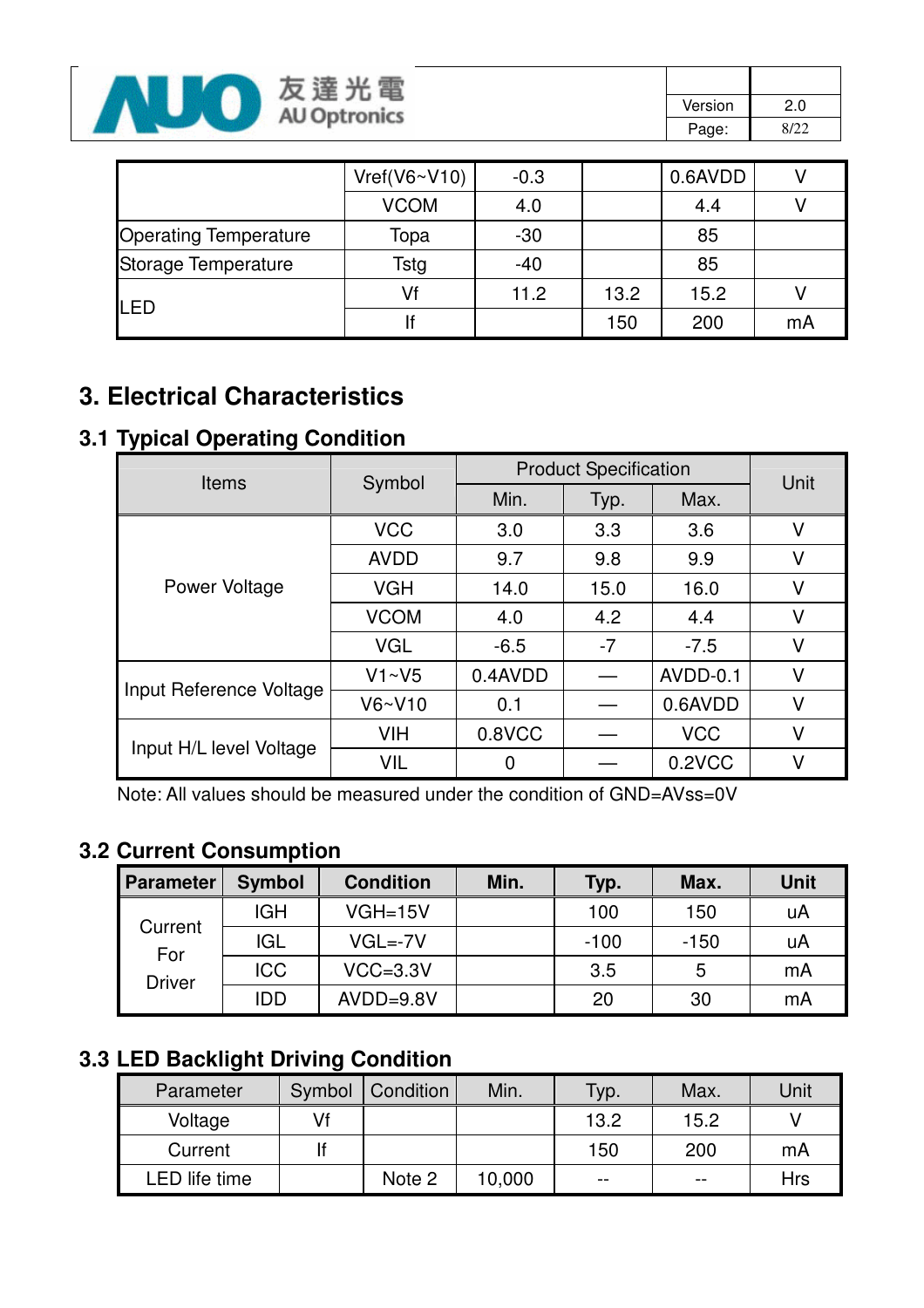

Note 1: Panel surface temperature should be kept less than content of section 2.2. "Absolute maximum ratings"

### **3.4 AC Timing Condition**

Characteristics (VCC=3.3V, AVDD=9.8V, AVSS=GND=0V, TA=25°C)

| <b>Parameter</b>             | <b>Symbol</b> | Min.           | Typ. | Max. | <b>Unit</b> |
|------------------------------|---------------|----------------|------|------|-------------|
| <b>CLK</b> frequency         | <b>Fclk</b>   |                | 40   | 42   | <b>MHz</b>  |
| CLK pulse width              | <b>Tcw</b>    | 8              |      |      | ns          |
| Data set-up time             | Tsu           | 4              |      |      | ns          |
| Data hold time               | Thd           | $\overline{2}$ |      |      | ns          |
| Propagation delay of DIO2/1  | Tphl          | 6              | 10   | 15   | ns          |
| Time for the last data to LD | Tld           | 1              |      |      | Tcw         |
| Pulse width of LD            | Twld          | $\overline{2}$ |      |      | <b>Tcw</b>  |
| Time for LD to DIO1/2        | <b>Tlds</b>   | 5              |      |      | <b>Tcw</b>  |
| POL set-up time              | Tpsu          | 6              |      |      | ns          |
| POL hold time                | <b>T</b> phd  | 6              |      |      | ns          |
| CKV pulse width              | Tckv          | 16             | 28   | 40   | <b>Tcw</b>  |
| <b>STV</b> setup time        | Tsuv          | 400            |      |      | ns          |
| <b>STV</b> hold time         | Thdv          | 400            |      |      | ns          |
| Vertical display start       | Tsv           |                | 3    |      | <b>TDH</b>  |
| Output stable time           | Tst           |                |      | 15   | us          |

Note: The panel is designed to prevent the current leakage for the best display performance. If shorter discharge time is desired when system power off, then extra discharge circuit may be required at customer's side.

### **3.5 Timing Diagrams**

**Operation Mode 1** 

Note 2: The "LED life time" is defined as the module brightness decrease to 50% original brightness at Ta=25°C, IL=150mA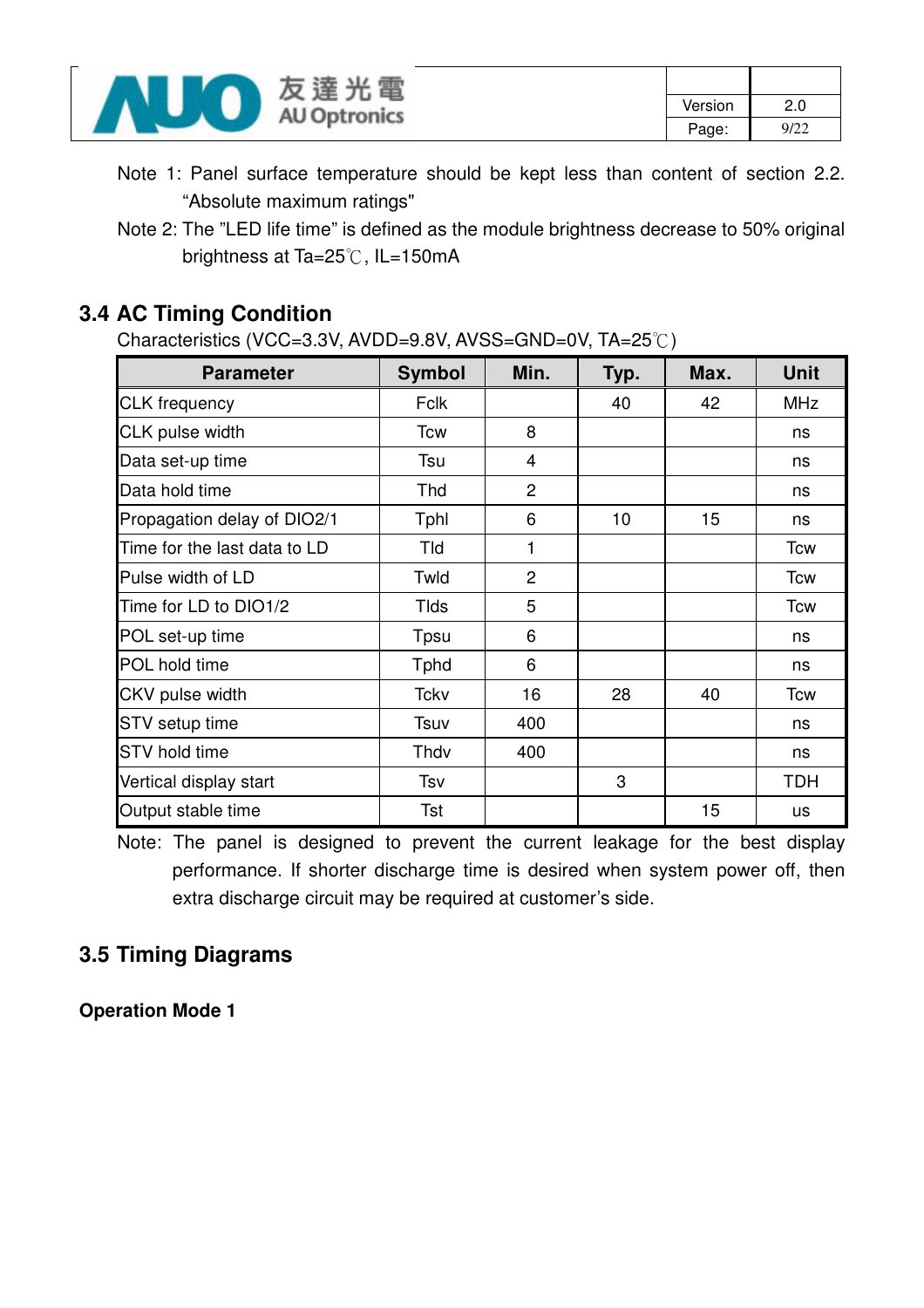| 電<br>连<br>$\propto$      |         |       |
|--------------------------|---------|-------|
| 兀<br><b>AU Optronics</b> | Version | 2.0   |
|                          | Page:   | 10/22 |

#### Timing Diagram 1 (CHNSL="1", Default)



#### **Operation Mode 2**



#### **Horizontal timing**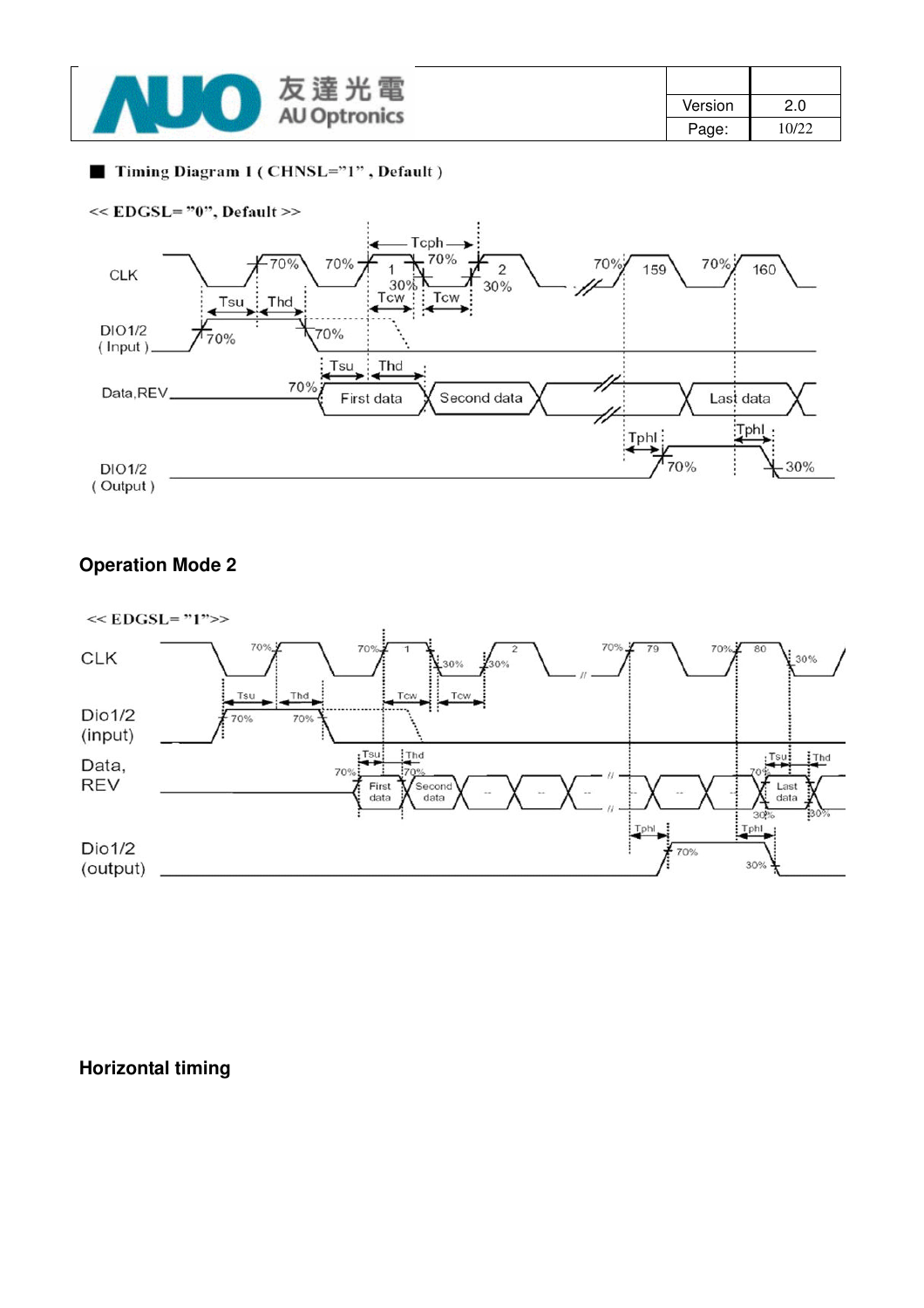

| Version | 2.0   |
|---------|-------|
| Page:   | 11/22 |





### **Vertical shift clock timing**



#### **Vertical timing (from up to down)**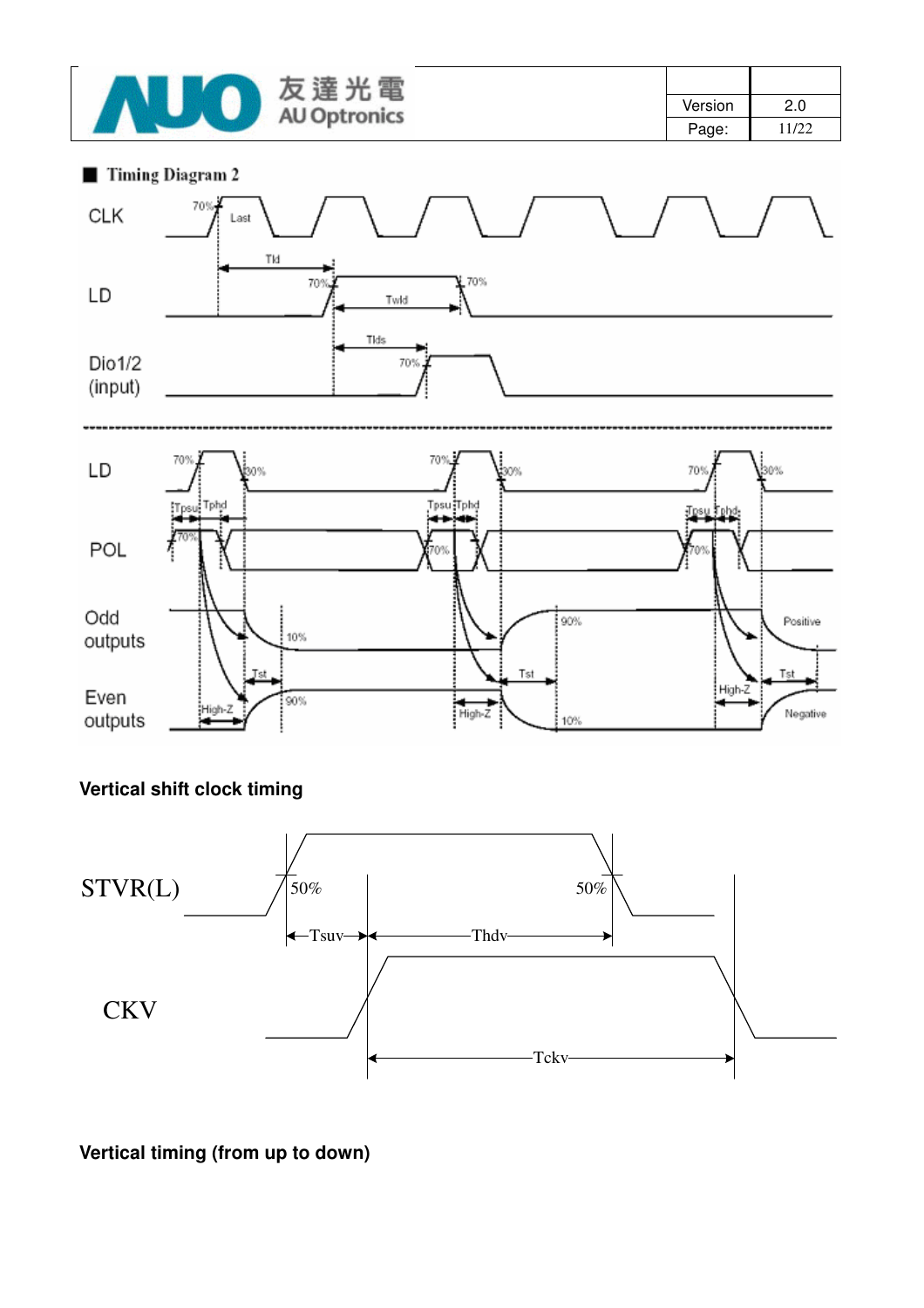| 도급                  |         |       |
|---------------------|---------|-------|
| <b>AU Optronics</b> | Version | 2.0   |
|                     | Page:   | 12/22 |



# **4. Touch Panel Specifications**

### **4.1 FPC Pin Assignment**

| Pin No.        | <b>Symbol</b> | I/O    |
|----------------|---------------|--------|
|                | Right         | $\Box$ |
| $\overline{2}$ | Down          |        |
| 3              | Left          |        |
|                | Up            |        |

### **4.2 Electrical Characteristics**

| <b>Item</b>                  |            | Min.    | Max. | <b>Unit</b> | <b>Remark</b> |
|------------------------------|------------|---------|------|-------------|---------------|
| Rate DC Voltage              |            |         |      | ٧           |               |
|                              | $X$ (Film) | 400     | 1900 | $\Omega$    | At connector  |
| <b>Terminal Resistance</b>   | (Glass)    | 100     | 900  |             |               |
| Linearity                    |            | $-1.5%$ | 1.5% |             | Note 1        |
| <b>Insulation Resistance</b> |            | 10M     |      | Ω           | <b>DC 25V</b> |

Note 1: Measurement condition of Linearity: difference between actual voltage & theoretical voltage is an error at any points. Linearity is the value max. error voltage divided by voltage difference on active area.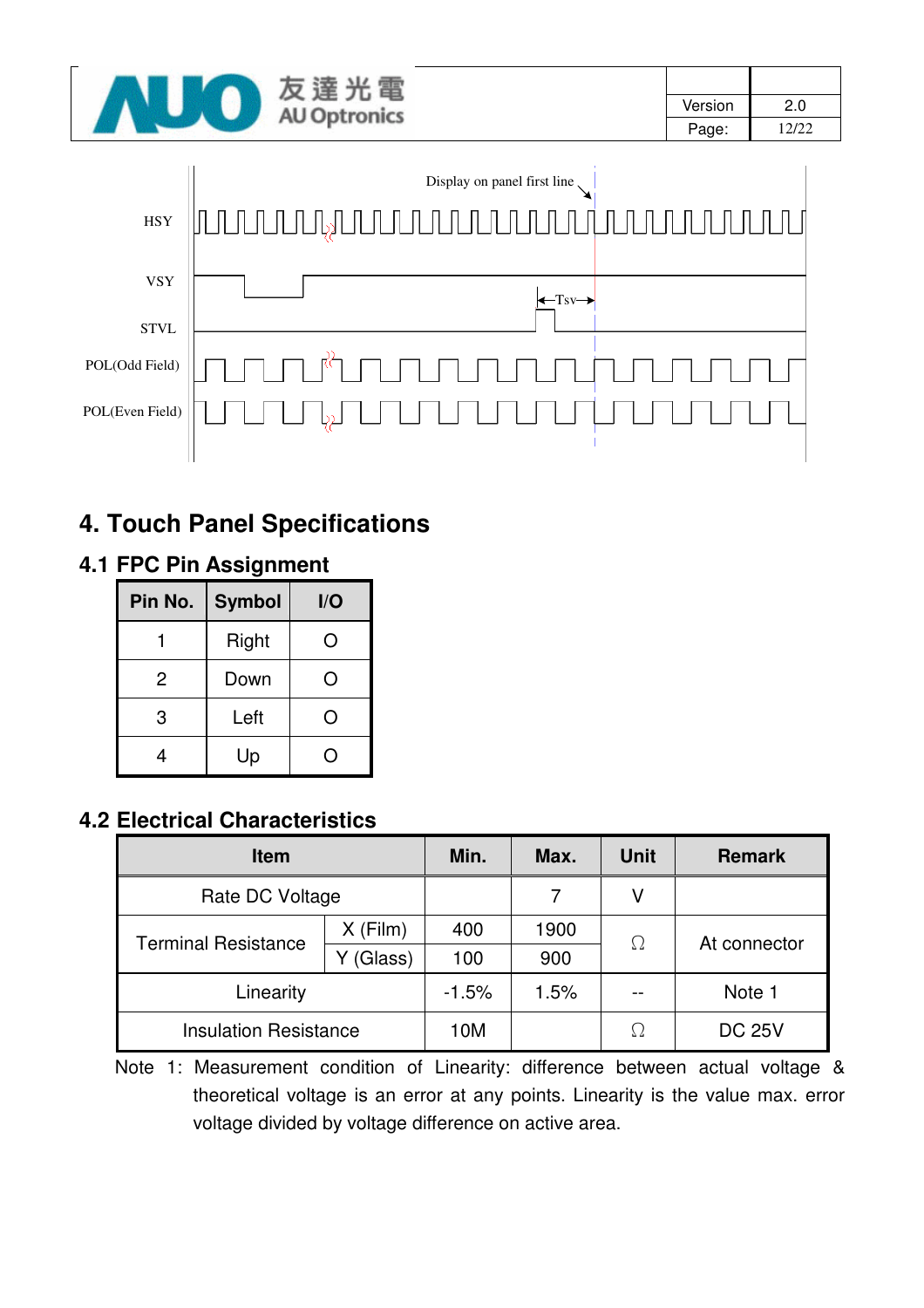



### **4.3 Mechanical Characteristics**

| <b>Item</b>                     | Min.  | Max.                     | Unit | <b>Remark</b>     |
|---------------------------------|-------|--------------------------|------|-------------------|
| <b>Hardness of Surface</b>      | 3     | $\overline{\phantom{m}}$ |      | <b>JIS K-5600</b> |
| Operation Force (Pen or Finger) | $- -$ | 80                       | g    | Note 1            |

Note 1: Within "guaranteed active area", but not on the edge and dot-spacer.

### **4.4 Durability Test**

| <b>Item</b>                      | Min.  | Max. | <b>Unit</b> | <b>Remark</b> |
|----------------------------------|-------|------|-------------|---------------|
| <b>Touch Test</b>                | 1000K |      | Times       | Note 1        |
| <b>Handwriting Friction Test</b> | 100K  |      | Times       | Note 2, 3     |

Note 1: By using Φ12mm/R8.0mm silicon rubber, under the loading of 250g to impact the surface of touch panel under the speed of 2 time/second, after repeat knocking 1000k times, goods must fulfill:

Terminal Resistance: as defined in 4.2

Linearity Error: as defined in 4.2

Insulation Resistance: as defined in 4.2

Note 2: By using Φ3.0mm/R0.8mm/POM pen with 2.45N (250g) loading under 70mm/sec moving speed, within the touch panel 35mm linear contact range and repeat 100K times(one direction moving as test one time), goods must fulfil:

Terminal Resistance: as defined in 4.2

Linearity Error: as defined in 4.2

Insulation Resistance: as defined in 4.2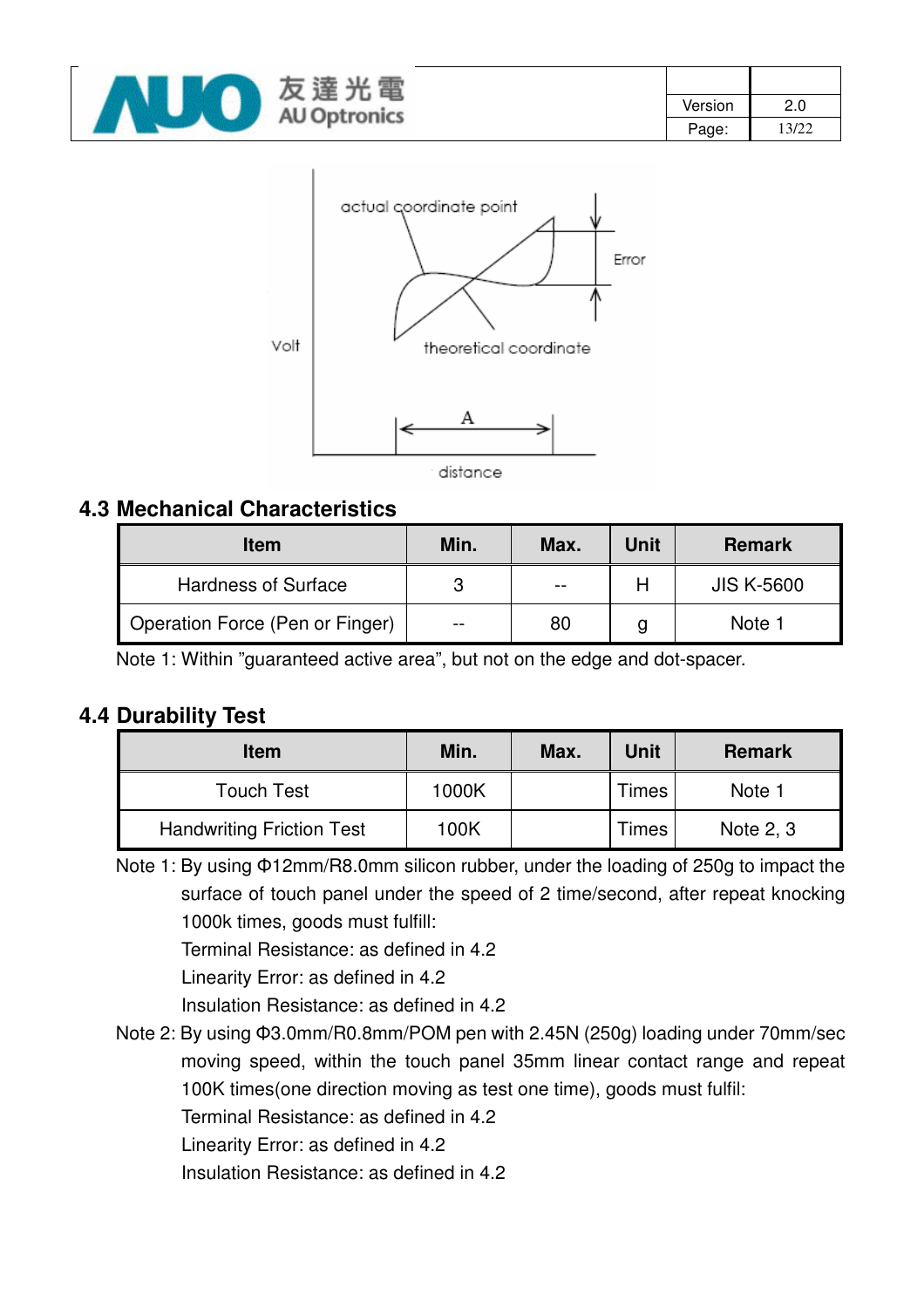

Note 3: Test area - Along the diagonals of active area of the touch panel, and the friction center is the same as the center of active area. It means that the distance is 17.5mm extended both at the friction center two sides along the diagonals of active area of the touch panel and proceeding handwriting friction test.

### **4.5 Attention**

Please pay attention for below matters at mounting design of touch panel of LCD module.

- 1) Do not design enclosure pressing the view area to prevent from miss input.
- 2) Enclosure support must not touch with view area.
- 3) Do not put a heavy force along the edge of the active area.
- 4) Use elastic or non-conductive material to enclosure touch panel.
- 5) Do not bond film of touch panel with enclosure.
- 6) The touch panel edge is conductive. Do not touch it with any conductive part after mounting.

If user wants to cleaning touch panel by air gun, pressure  $2kg/cm<sup>2</sup>$  below is suggested. Not to blow glass from FPC site to prevent FPC peeled off



- 7) Do not put a heavy shock or stress on touch panel and film surface. Ex. Don't lift the panel by film face with vacuum.
- 8) Do not lift LCD module by FPC.
- 9) Please use dry cloth or soft cloth with neutral detergent (after wring dry) or one with ethanol at cleaning. Do not use any organic solvent, acid or alkali liquor.
- 10) Do not pile touch panel. Do not put heavy goods on touch panel.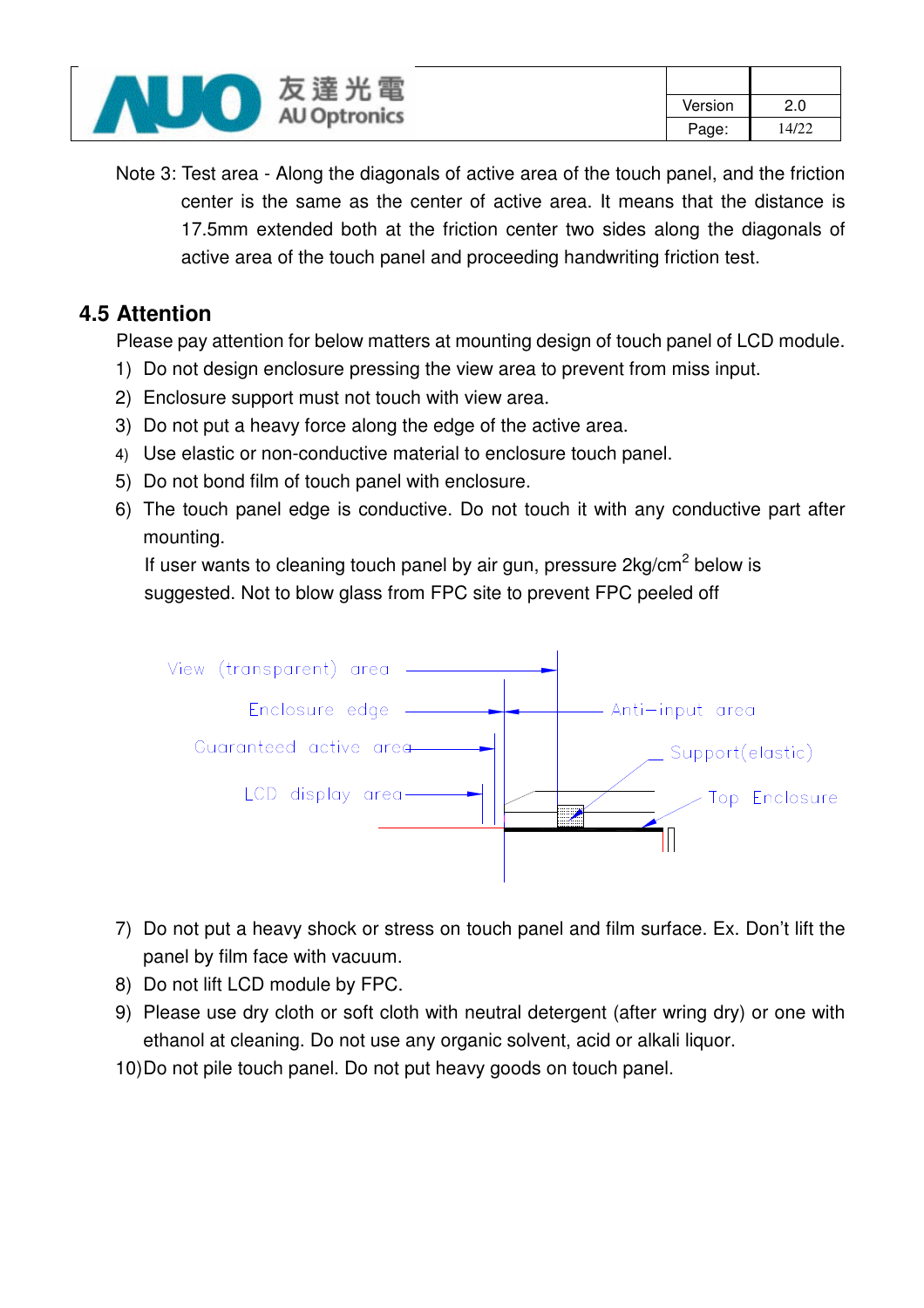

| Version | 2.0   |
|---------|-------|
| Page:   | 15/22 |

# **5. Optical Specifications**

| <b>Item</b>        |               | <b>Symbol</b> | <b>Condition</b>              | Min.                         | Typ. | Max.                         | <b>Unit</b>                  | <b>Remark</b> |
|--------------------|---------------|---------------|-------------------------------|------------------------------|------|------------------------------|------------------------------|---------------|
| Response time      | <b>Rise</b>   | Tr            | $\theta = 0$ °                |                              | 6    | 10                           | ms                           | Note 3,5      |
|                    | Fall          | <b>Tf</b>     |                               | $\qquad \qquad \blacksquare$ | 10   | 20                           | ms                           |               |
| Contrast ratio     |               | <b>CR</b>     | At optimized<br>Viewing angle | 160                          | 240  |                              | $\qquad \qquad \blacksquare$ | Note 4, 5     |
|                    | Top           |               |                               | 30                           | 40   |                              |                              |               |
|                    | <b>Bottom</b> |               |                               | 50                           | 60   |                              | deg.                         | Note 5        |
| Viewing angle      | Left          |               | <b>CR</b><br>10               | 50                           | 60   |                              |                              |               |
|                    | Right         |               |                               | 50                           | 60   |                              |                              |               |
|                    | Top           |               |                               | 40                           | 50   |                              |                              |               |
|                    | <b>Bottom</b> |               |                               | 60                           | 70   |                              | deg.                         | Note 5        |
| Viewing angle      | Left          |               | CR <sub>5</sub>               | 60                           | 70   |                              |                              |               |
|                    | Right         |               |                               | 60                           | 70   |                              |                              |               |
| <b>Brightness</b>  |               | $Y_L$         | $I_L = 150mA, 25$             | 240                          | 320  | $\qquad \qquad \blacksquare$ | nit                          | Note 6        |
|                    |               | X             | $\theta = 0$ °                | 0.27                         | 0.32 | 0.37                         |                              | Note 6        |
| White chromaticity |               | y             | $\theta = 0$ °                | 0.30                         | 0.35 | 0.40                         |                              |               |

Note 1 : Ambient temperature =  $25^{\circ}$ C, and lamp current IL = 150 mA. To be measured in the dark room.

Note 2 :To be measured on the center area of panel with a viewing cone of 1̓ by Topcon luminance meter BM-5A, after 10 minutes operation.

Note 3: Definition of response time:

The response time is defined as the time interval between the 10% and 90% of amplitudes. The output signals of photo detector are measured when the input signals are changed from "black" to "white"(falling time) and from "white" to "black"(rising time).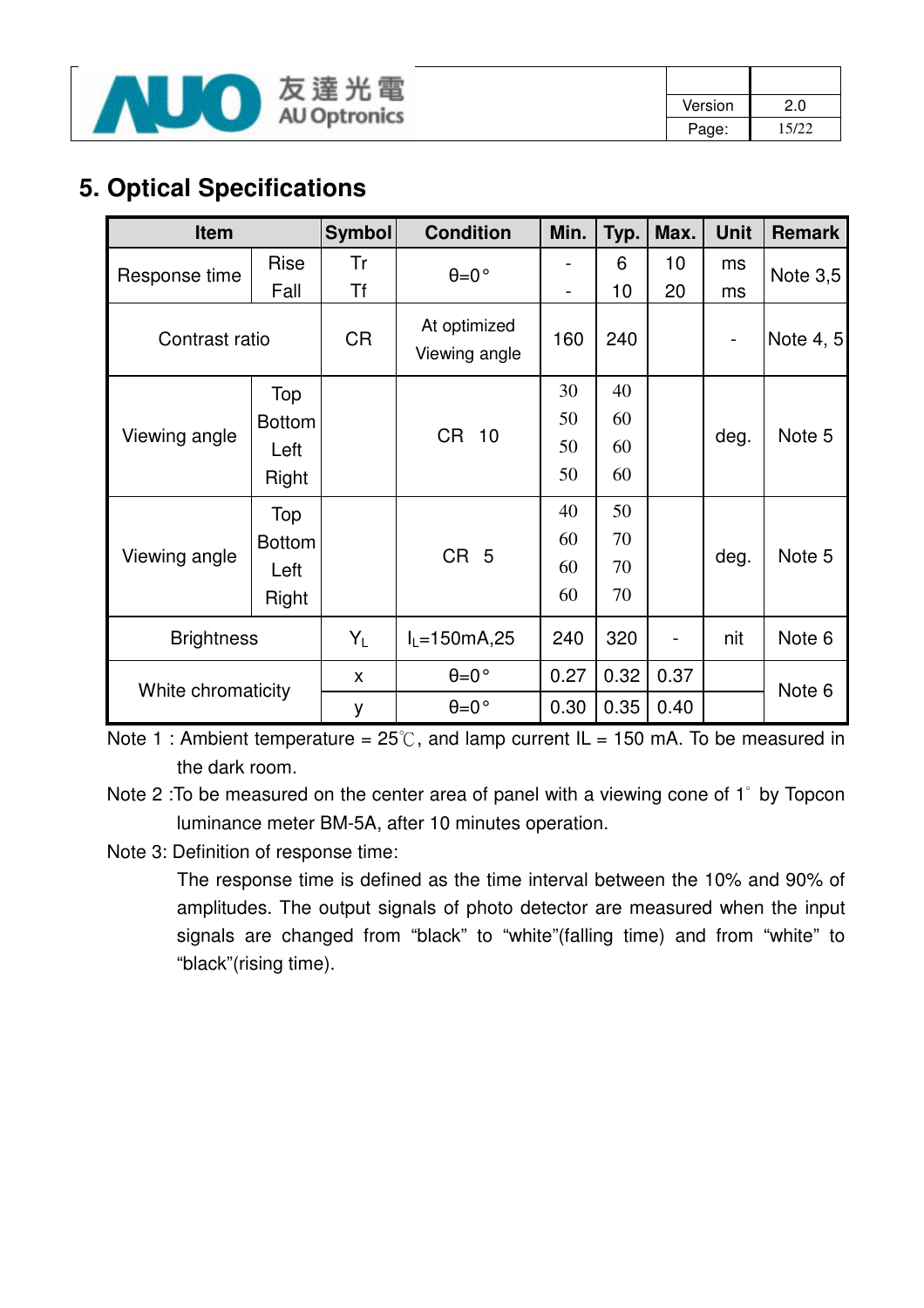| 達<br>黾<br>反              |         |       |
|--------------------------|---------|-------|
| 兀<br><b>AU Optronics</b> | Version | 2.0   |
|                          | Page:   | 16/22 |



Note 4. Definition of contrast ratio:

Contrast ratio is calculated with the following formula.

Photo detector output when LCD is at "White" state

Contrast ratio (CR)= Photo detector output when LCD is at "Black" state

Note 5. White Vdata=V5 or V6

Black Vdata=V1 or V10

(For definition of V1, V5, V6 & V10, please refer to section 9.1)

The 100% transmission is defined as the transmission of LCD panel when all the input terminals of module are electrically opened.

- Note 6. Brightness and White Chromaticity are measured at the center area of the panel at white frame.
- Note 7. For definition of viewing angle please refer to figure as below.

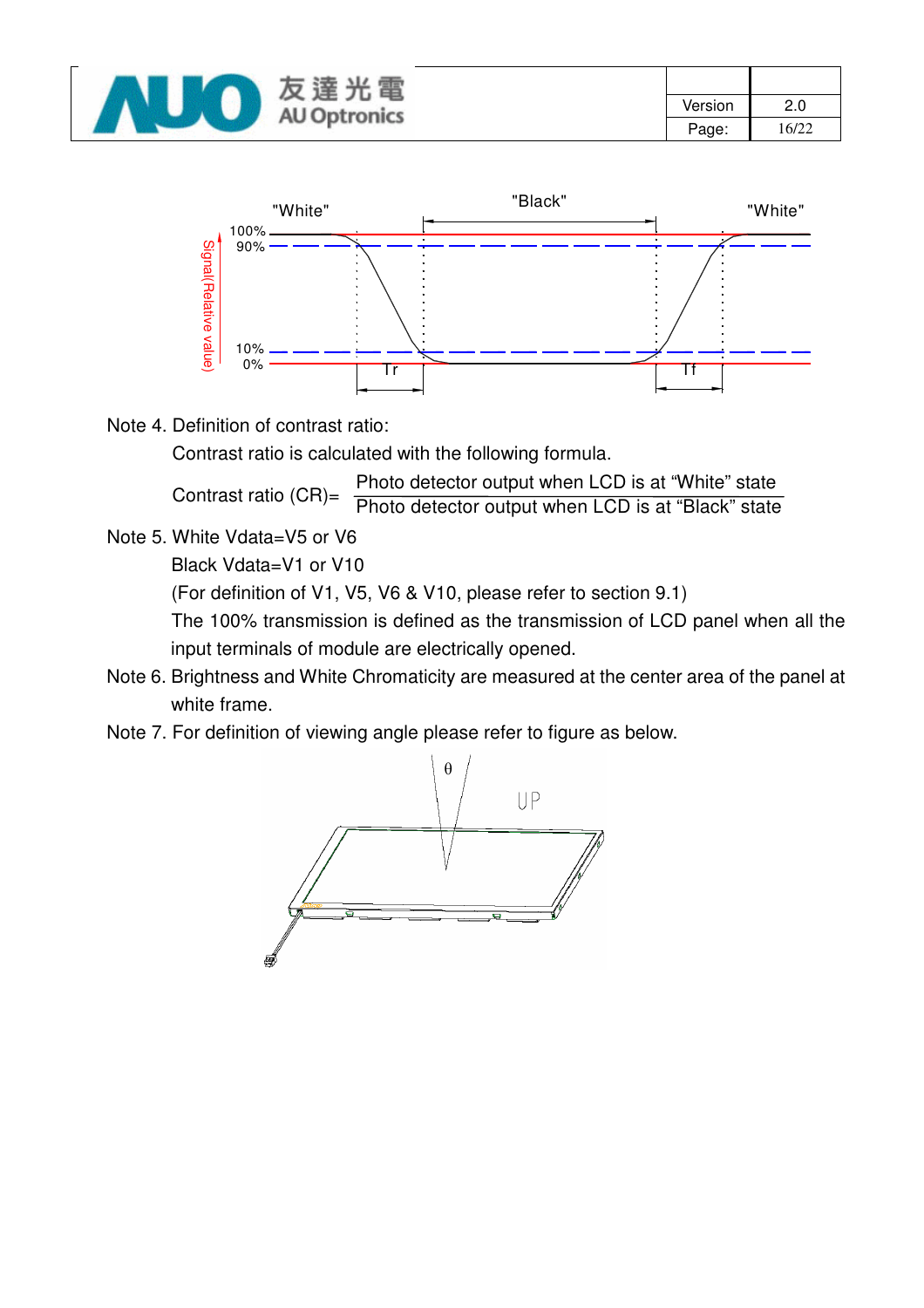

| Version | 2.0   |
|---------|-------|
| Page:   | 17/22 |

# **6. Reliability Test Items**

| No.            | <b>Test items</b>                     | Conditions                                                        |        |            | Remark             |  |
|----------------|---------------------------------------|-------------------------------------------------------------------|--------|------------|--------------------|--|
| 1              | High temperature storage              | $Ta = 85$                                                         |        | 240Hrs     |                    |  |
| $\overline{2}$ | Low temperature storage               | $Ta = -40$                                                        |        | 240Hrs     |                    |  |
| 3              | High temperature                      | $Ta = 85$                                                         |        | 240Hrs     |                    |  |
| 4              | Low temperature                       | $Ta = -30$                                                        |        | 240Hrs     |                    |  |
| 5              | High temperature and<br>high humidity | Ta= 60, 90% RH                                                    |        | 240Hrs     | Operation          |  |
| 6              | Heat shock                            | ~85 /100 cycles 1Hrs/cycle<br>$-30$                               |        |            | Non-operation      |  |
| 7              | Electrostatic discharge               | $\pm 200V, 200pF(0\Omega)$ , once for each terminal Non-operation |        |            |                    |  |
|                |                                       | 8~33.3Hz<br>Frequency range                                       |        |            |                    |  |
|                |                                       | <b>Stoke</b>                                                      | 1.3mm  |            | <b>JIS</b>         |  |
| 8              | Vibration                             | 2.9G<br>Sweep                                                     |        |            | D1601,A10          |  |
|                |                                       |                                                                   |        | 33.3~400Hz | <b>Condition A</b> |  |
|                |                                       | Cycle                                                             | 15min. |            |                    |  |
|                |                                       | 2 hours for each direction of X, Z                                |        |            |                    |  |
| 9              | Mechanical shock                      | 100G, 6ms, ±X,±Y,±Z                                               |        |            |                    |  |
|                |                                       | 3 times for each direction                                        |        |            |                    |  |
|                |                                       | Random vibration:                                                 |        |            |                    |  |
| 10             | Vibration (with carton)               | $0.015G^2$ /Hz from $5 \sim 200Hz$                                |        |            | IEC 68-34          |  |
|                |                                       | -6dB/Octave from 200~500Hz                                        |        |            |                    |  |
| 11             | Drop (with carton)                    | Height: 60cm                                                      |        |            |                    |  |
|                |                                       | 1 corner, 3 edges, 6 surfaces                                     |        |            |                    |  |

Note 1: Ta: Ambient temperature.

Note 2: In the standard conditions, there is not display function failure issue occurred. All the cosmetic specification is judged before the reliability stress.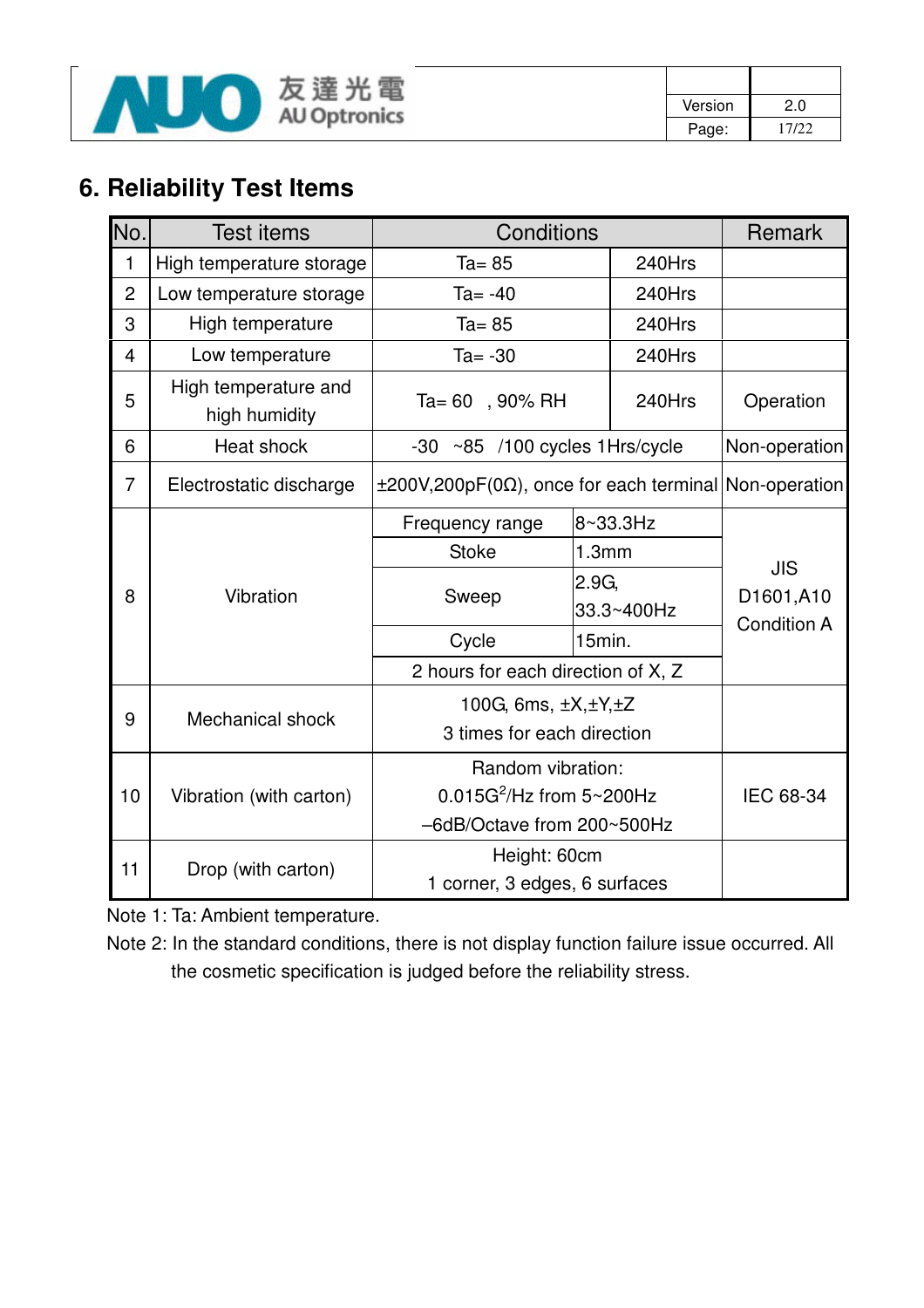

| Version | 2.0   |
|---------|-------|
| Page:   | 18/22 |

# **7. Outline Dimension**

#### **Front View**

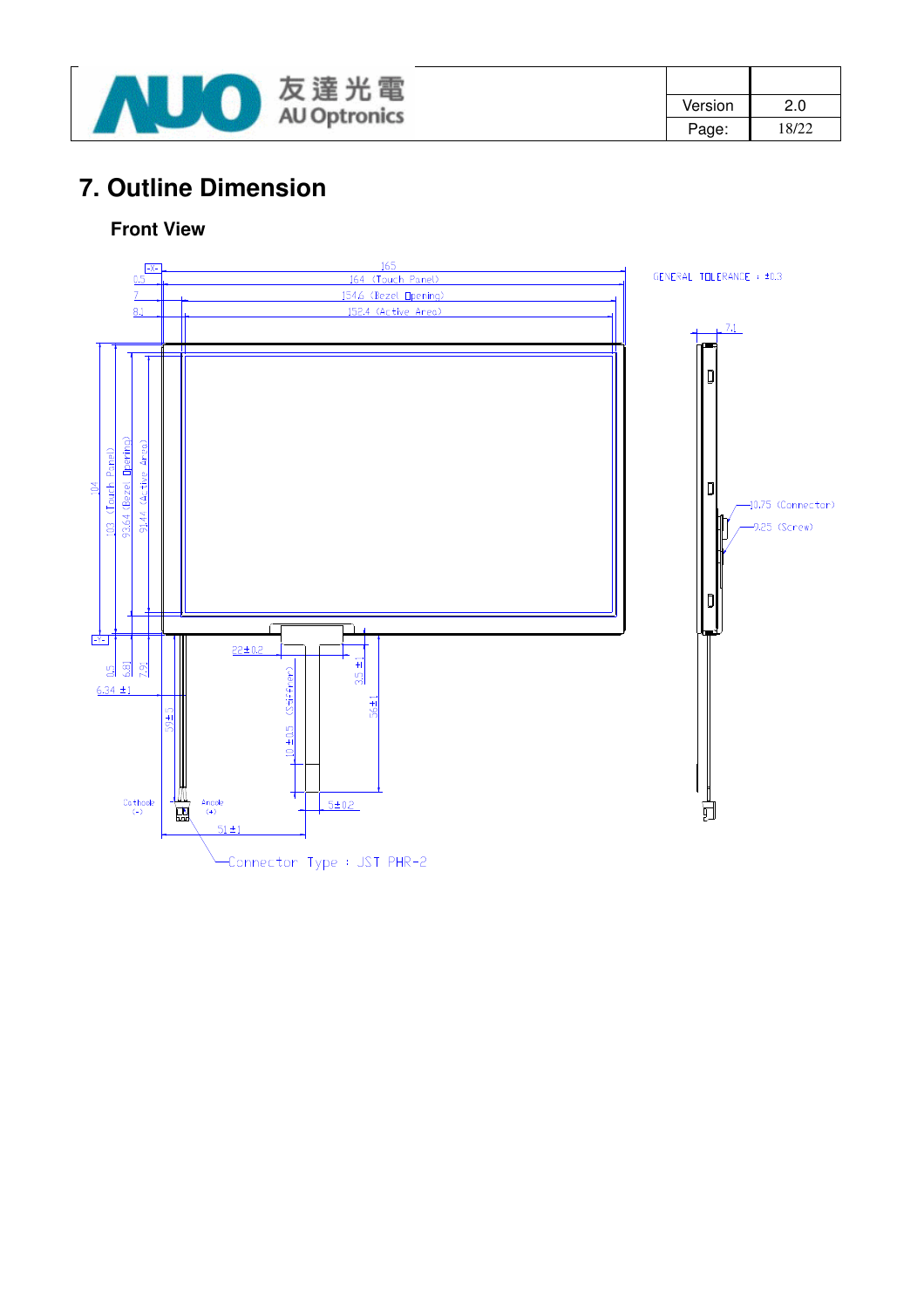

| Version | 2.0   |
|---------|-------|
| Page:   | 19/22 |

#### **Rear View**

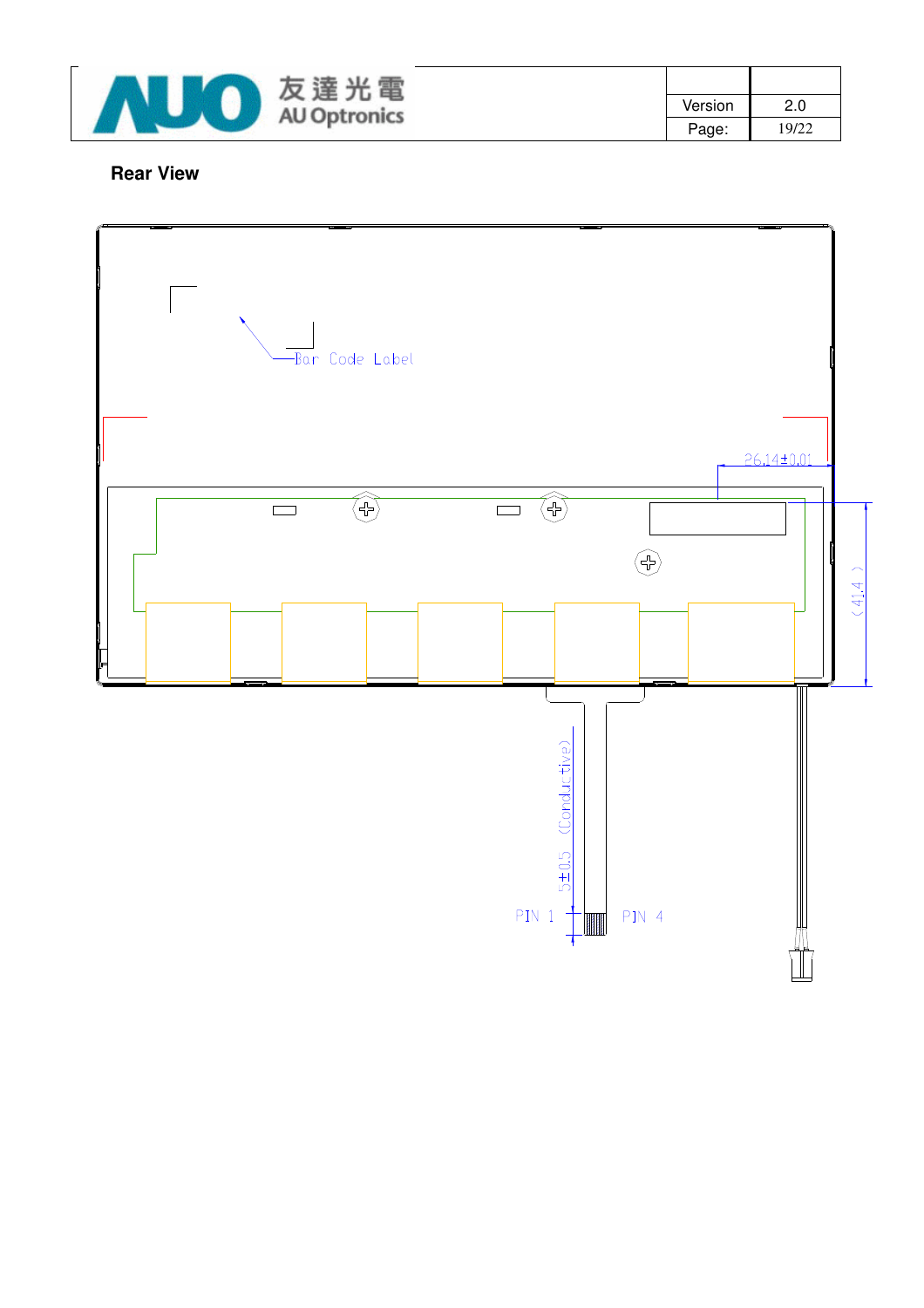

| Version | 2.0   |
|---------|-------|
| Page:   | 20/22 |

# **8. Packing Form**

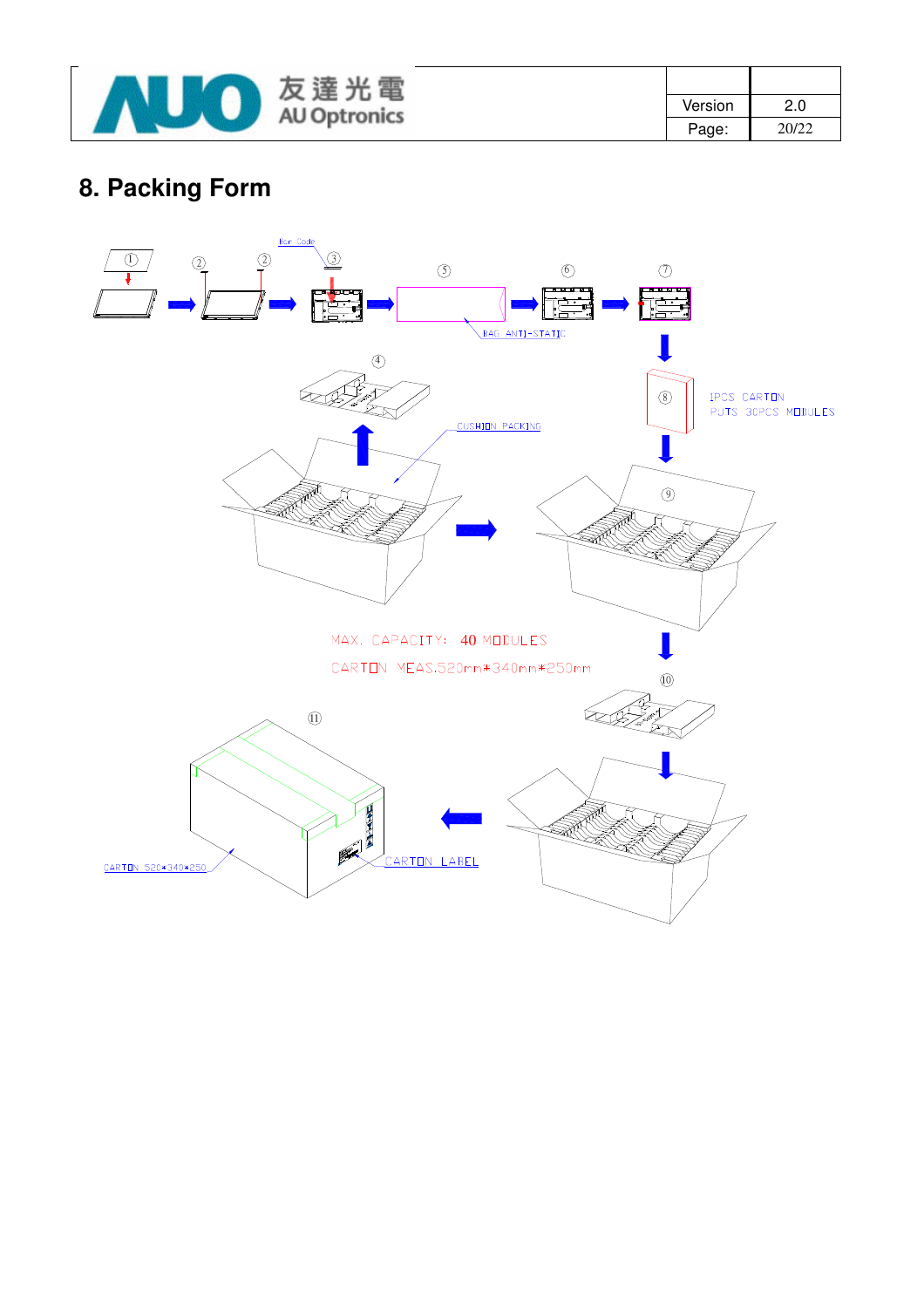

| Version | 2.0   |
|---------|-------|
| Page:   | 21/22 |

# **9. Application Notes**

# **9.1 Typical application circuit**

Gamma circuit:

|     | AVDD | 9.80 |
|-----|------|------|
| 00H | V1   | 9.70 |
| 10H | V2   | 8.08 |
| 20H | V3   | 7.56 |
| 30H | V4   | 7.16 |
| 3FH | V5   | 5.93 |
| 3FH | V6   | 4.33 |
| 30H | V7   | 2.88 |
| 20H | V8   | 2.42 |
| 10H | V9   | 1.80 |
| 00H | V10  | 0.10 |